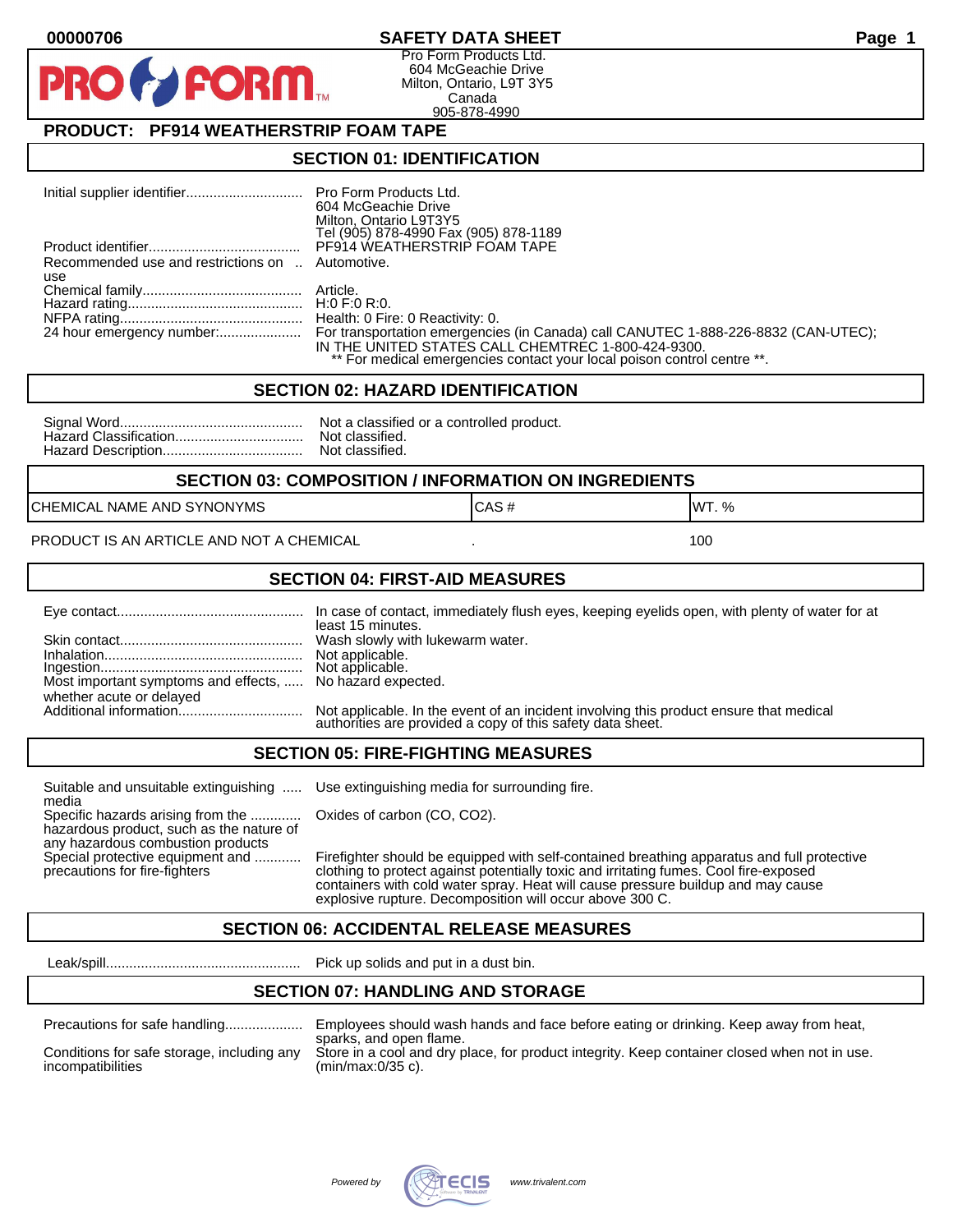**00000706 SAFETY DATA SHEET Page 2**

#### **SECTION 08: EXPOSURE CONTROLS / PERSONAL PROTECTION**

| <b>INGREDIENTS</b>               | <b>TWA</b> | <b>ACGIH TLV</b><br>STEL                                                                                                          | PEL | <b>OSHA PEL</b><br>STEL                                                                                                                                                    | <b>NIOSH</b><br>IREL |
|----------------------------------|------------|-----------------------------------------------------------------------------------------------------------------------------------|-----|----------------------------------------------------------------------------------------------------------------------------------------------------------------------------|----------------------|
|                                  |            | Not applicable.<br>Not applicable.<br>Not applicable.<br>Wear adequate protective clothes.<br>Safety boots per local regulations. |     | Educate and train employees on the safe use and handling of the product. Employees<br>should wash their hands and face before eating, drinking, or using tobacco products. |                      |
| Appropriate engineering controls |            | General ventilation.                                                                                                              |     |                                                                                                                                                                            |                      |

#### **SECTION 09: PHYSICAL AND CHEMICAL PROPERTIES**

|                                                | Tape.                                                             |
|------------------------------------------------|-------------------------------------------------------------------|
|                                                | Various colours. (Prolonged storage may lead to discolouration.). |
|                                                | Slight.                                                           |
|                                                | Not applicable.                                                   |
| Vapour pressure (mm Hg)                        | Not applicable.                                                   |
|                                                | Not applicable.                                                   |
|                                                | Not applicable.                                                   |
| Relative Density (Specific Gravity)            | No data.                                                          |
| Melting / Freezing point (deg C)               | Not applicable.                                                   |
|                                                | Insoluble.                                                        |
| Initial boiling point / boiling range (deg C). | Not applicable.                                                   |
|                                                | Not applicable.                                                   |
| Flash point (deg C), method                    | Not applicable.                                                   |
| Auto ignition temperature (deg C)              | Not applicable.                                                   |
| Upper flammable limit (% vol)                  | Not applicable.                                                   |
| Lower flammable limit (% vol)                  | No Data.                                                          |
| Partition coefficient - n-octanol/water        | No data.                                                          |
|                                                | No data.                                                          |
|                                                | No data.                                                          |

### **SECTION 10: STABILITY AND REACTIVITY**

| Conditions to avoid, including static  Keep away from heat.<br>discharge, shock or vibration<br>Hazardous decomposition products Oxides of carbon (CO,CO2). | Stable at normal temperatures and pressures.<br>Avoid heat, sparks and flames.<br>Possibility of hazardous reactions Will not occur under normal temperature and pressure. |
|-------------------------------------------------------------------------------------------------------------------------------------------------------------|----------------------------------------------------------------------------------------------------------------------------------------------------------------------------|
|                                                                                                                                                             |                                                                                                                                                                            |

# **SECTION 11: TOXICOLOGICAL INFORMATION**

| <b>INGREDIENTS</b>          |                                                                         | ILC50                                                                                   | ILD50 |
|-----------------------------|-------------------------------------------------------------------------|-----------------------------------------------------------------------------------------|-------|
| Effects of chronic exposure | Not expected to pose any hazards.<br>Not applicable.<br>Not applicable. | occupational hygiene adhered to, risks are improbable. May cause mechanical irritation. |       |

### **SECTION 12: ECOLOGICAL INFORMATION**

Persistence and degradability................... Not available.

### **SECTION 13: DISPOSAL CONSIDERATIONS**

and methods of disposal, including any contaminated packaging

Information on safe handling for disposal . Dispose of waste in accordance with all applicable Federal, Provincial/State and local